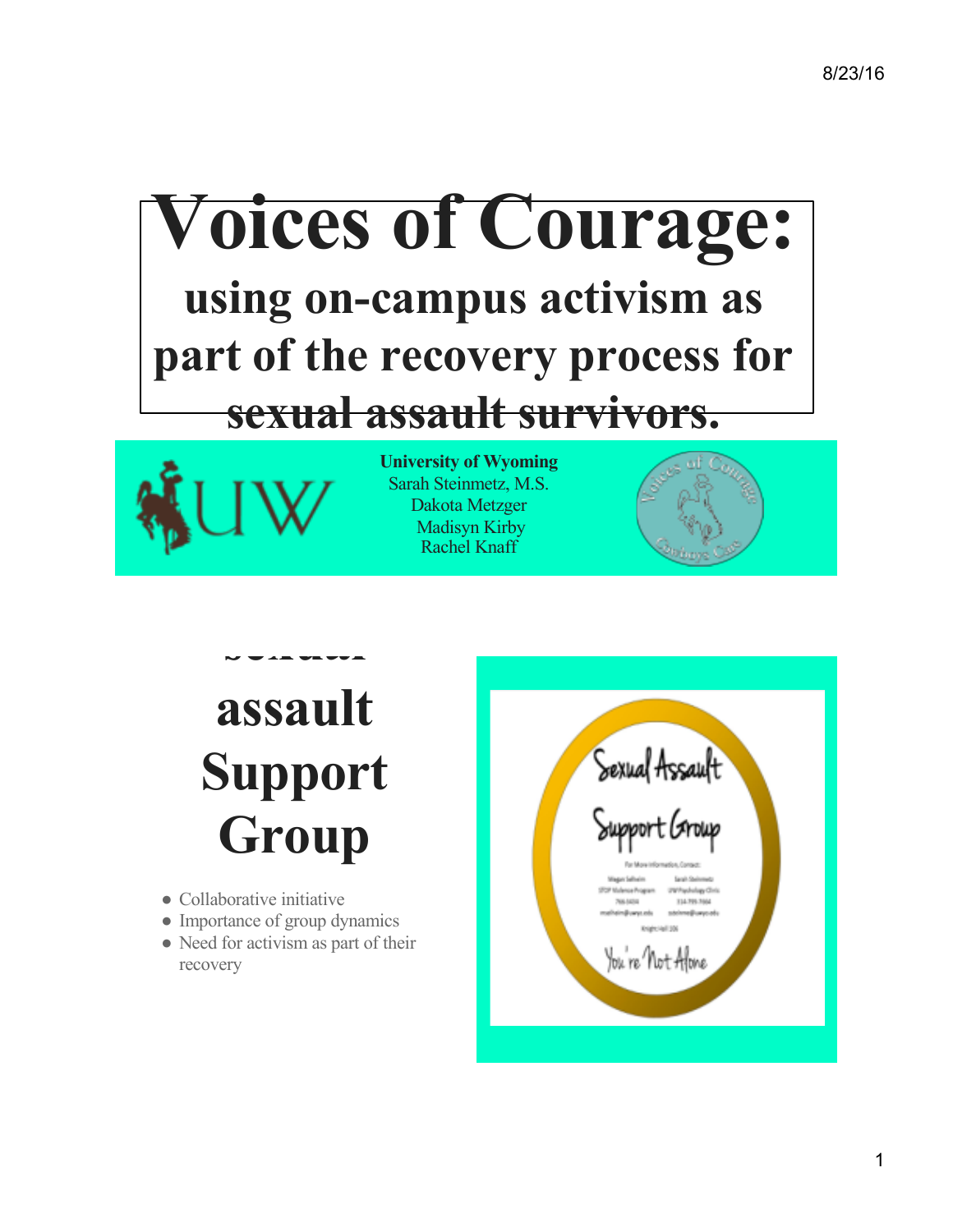# **Support for our approach**



- **Institutional Betrayal (Smith & Freyd, 2014)**
- **Stage by Dimension Model of Recovery (Lebowitz, Harvey, & Herman, 1993)**
- **Social Cognitive Theory (Bandura, 1997)**

## **Important ethical im WIGILER S.T.O.P.**

#### **Potential for Retraumatization**

- Slow bureaucratic processes
- Increased exposure to others' disconcern about the topic
- Survivors feeling exposed in unsupportive environments

#### **Our stance:**

- Well-being > successful events
- Exclusive focus on events that aim to increase awareness and survivor support
- Not advertised as a group of survivors
	- Anyone passionate about the cause can join
	- Group members are not asked to disclose

PROGRAM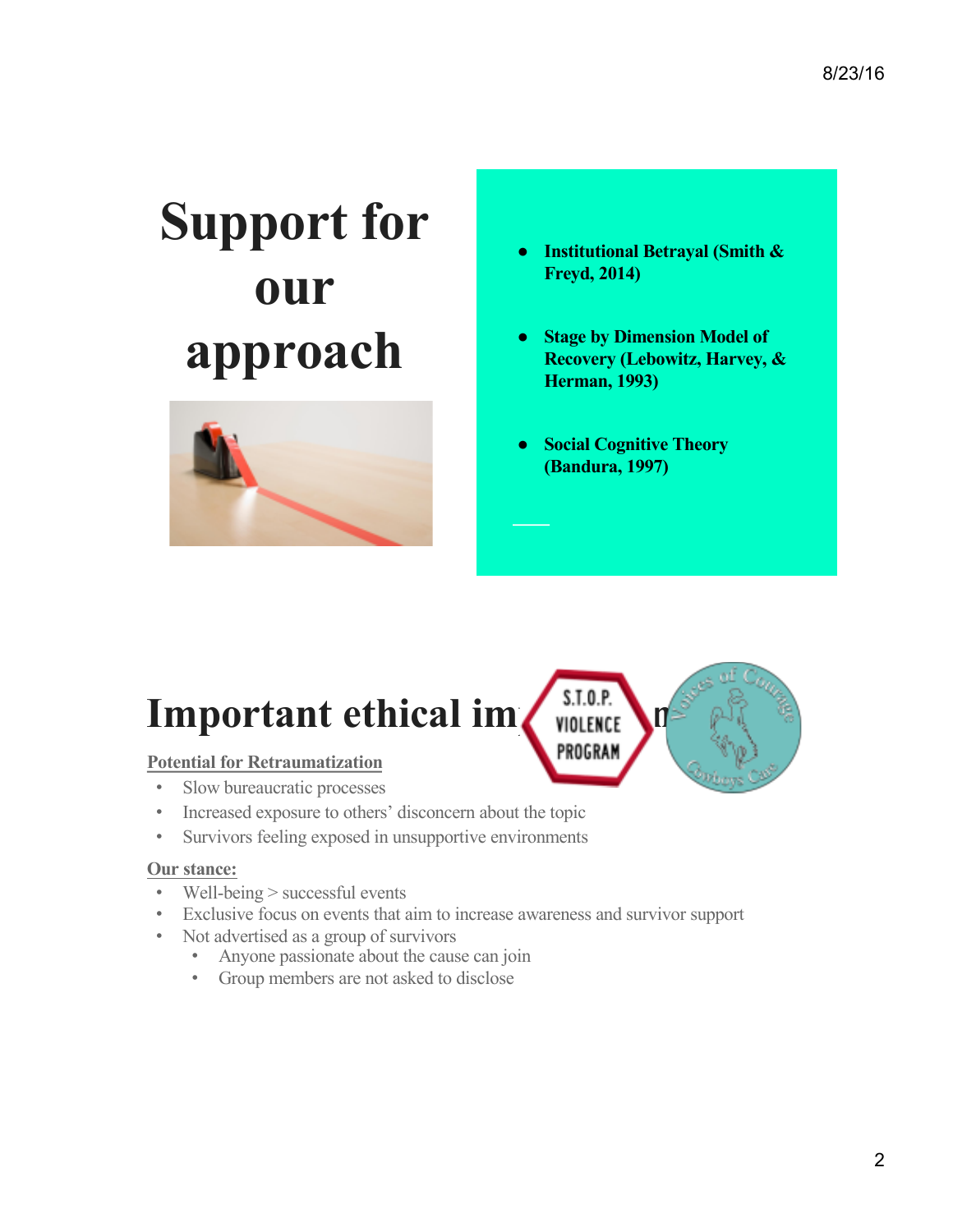#### **ethical impolications** Conorive **Philonships Dual Roles may a true conflict**

#### **Our stance:**



- Open communication, clear expectations, and willingness to give and receive feedback in a constructive manner.
- Event planning is not discussed during support group and emotional processing is reserved for support group.
- Strict expectation that gossip or venting is not allowed within either group.
- I seek frequent supervision to discuss the interactions I have with group members.

## **Sarah's experience as**  the group's



facilitator<sup>he group members.</sup>

- Time management with my other responsibilities.
- Will my personality flaws arise more frequently during event organization and damage a therapeutic relationship?
- Responsibility to mediate working relationships between group members.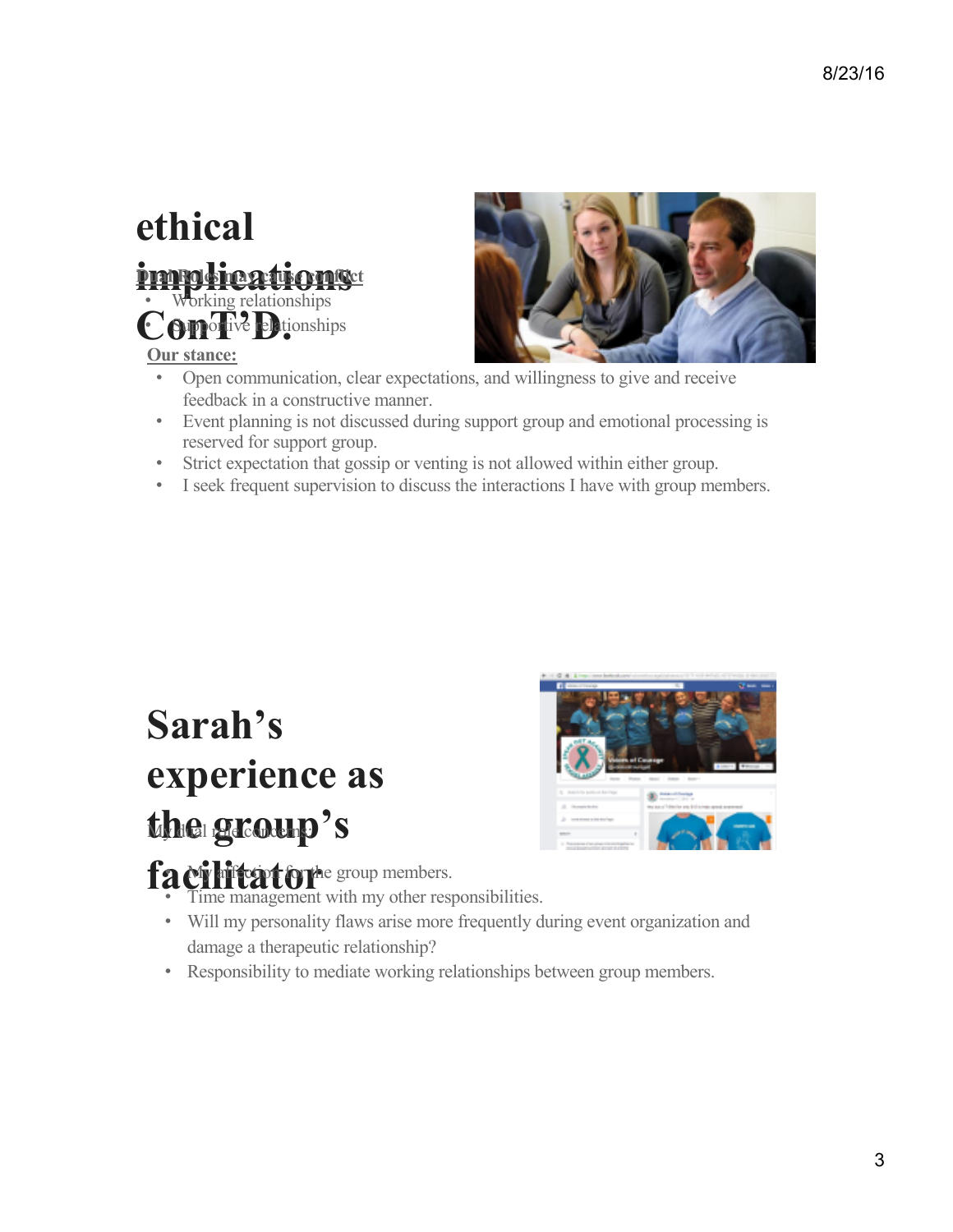## **ERIN Valenti: A Voices of**

## • **Help O the Support group Cader**

- Before July 2015 Wyoming had no civil protection for survivors of sexual assault
	- Began working with a team to get a Sexual Assault Protection Order Bill passed into law
	- Bill passed, giving survivors in Wyoming an opportunity to get a civil protection order lasting six months with renewals lasting a year.



"I am proud to be a cofounder of Voices of Courage and although I am no longer in Laramie, I will always feel proud and connected. The support and love saved my life, and I am thankful for the connections and friends I have made."



- Healing needs of members pushing toward advocacy
	- Small advocacy projects in support group
	- Separation from support group to becoming an RSO
- **Meeting Structure** 
	- Hour-long weekly meetings
	- Starting small
	- Equal members
	- Open platform
	- Role delegation and implementation

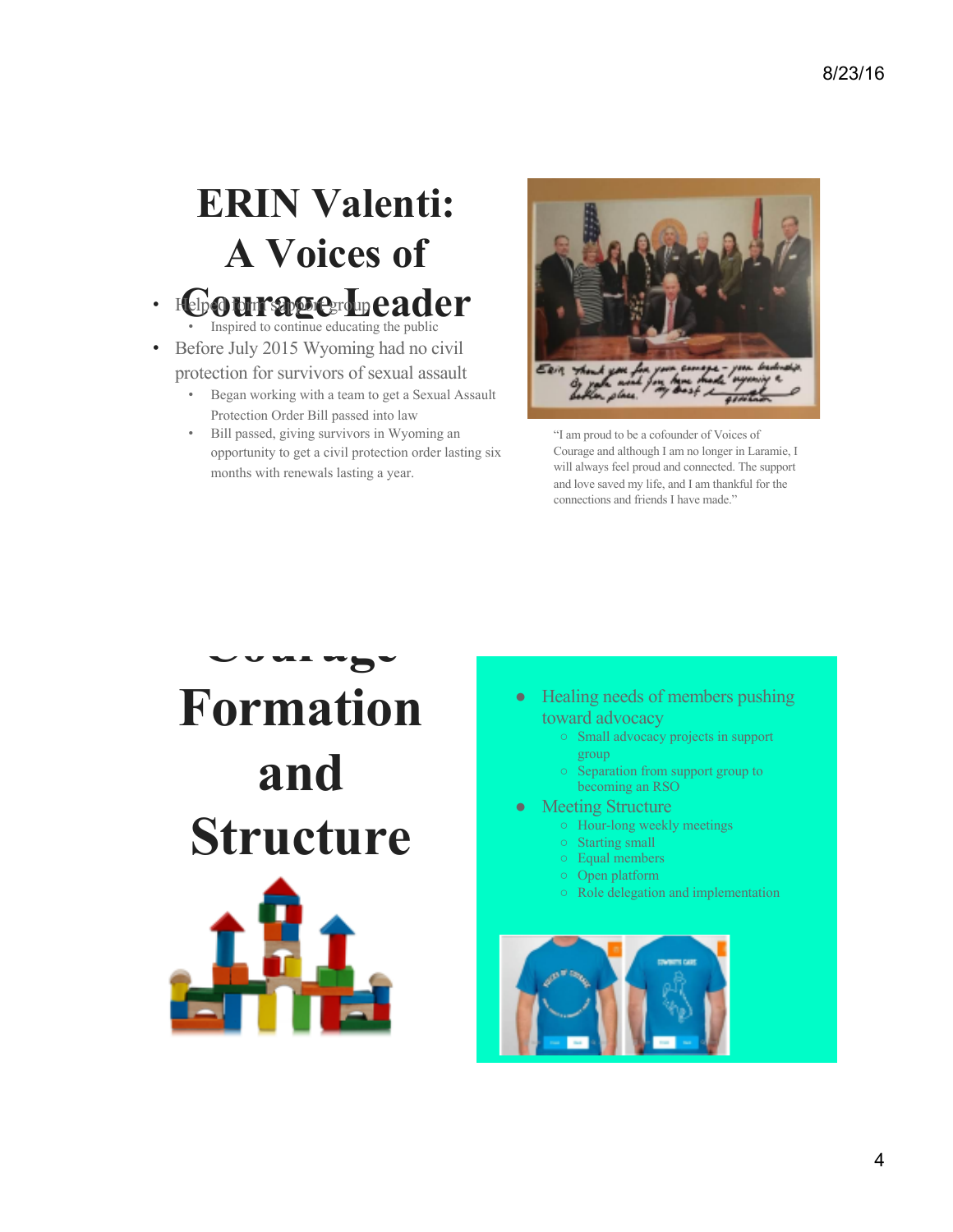#### **Voices of Courage**

- Misunderstand**es by that they g**ations
- Time management
- Lack of support
	- Conquering a very serious subject
- Delegation of roles
- Group dynamics
	- Working effectively together
- Promoting on campus
- Planning
	- Easier events
	- Not overloading ourselves



### Voices of Courage

- Importance of planning
- Raising money for victims emergency fund
	- Tee-Shirt Sales
	- Raffle
	- Born in a Barn fundraiser
- Raising awareness and promoting Voices of Courage on campus
	- Volunteers from other organizations
	- Speak Out
	- Coal Creek Concert
	- Hot chocolate
	- Tabeling in the Union
	- Documentary showings

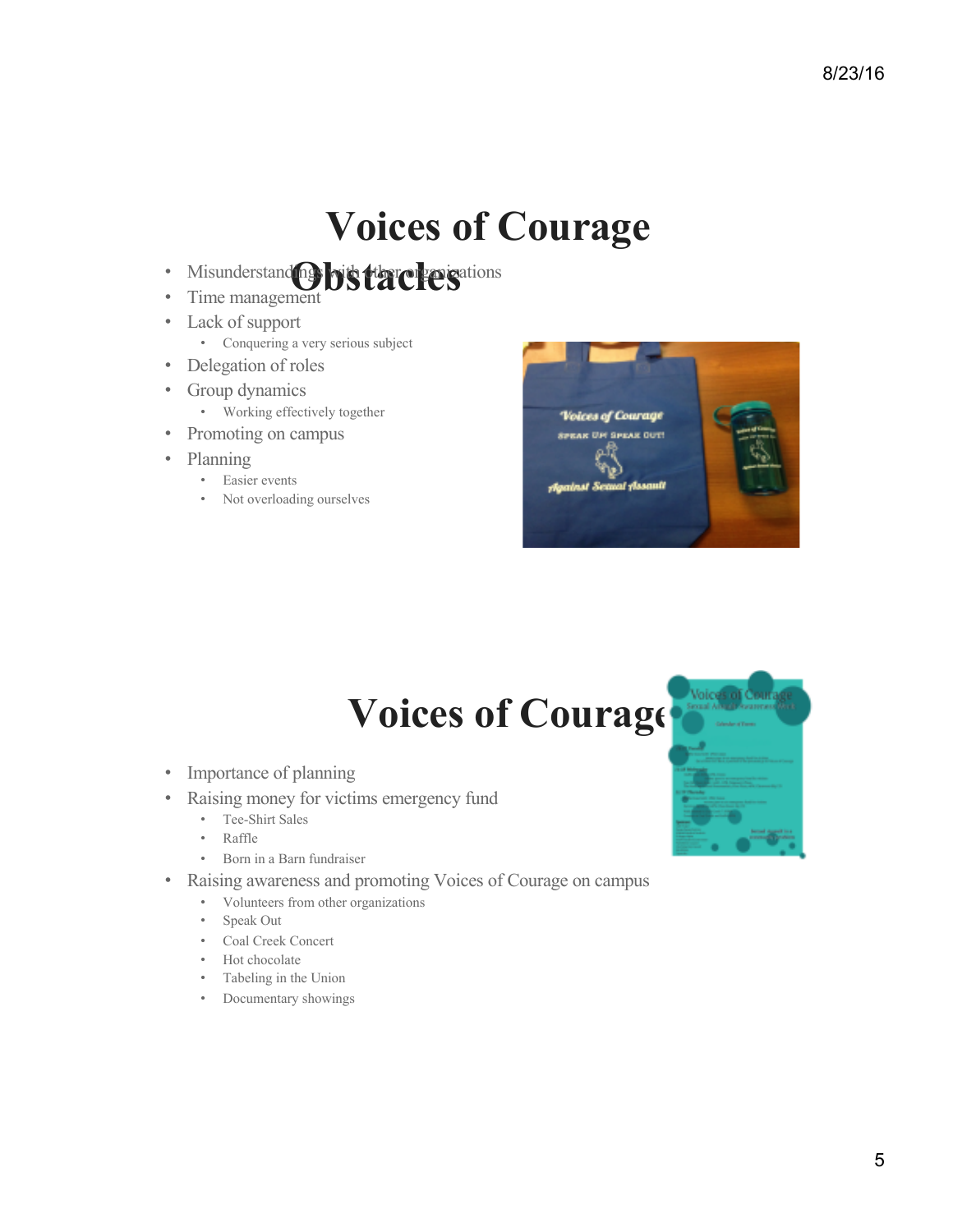#### **Maddy's experience as a**  Becomi**ng in a part of some founding member**

Challenging myself

Path to recovery

Acceptance

Push for change

#### **Prevention Model**

- Public health model of sexual assault prevention • STOP Violence
- Survivor-Activism model
	- Voices of Courage
	- This was previously missing from the Laramie, WY community
- Each of these methods are important
	- To be more effective, a community should have a combination of both.

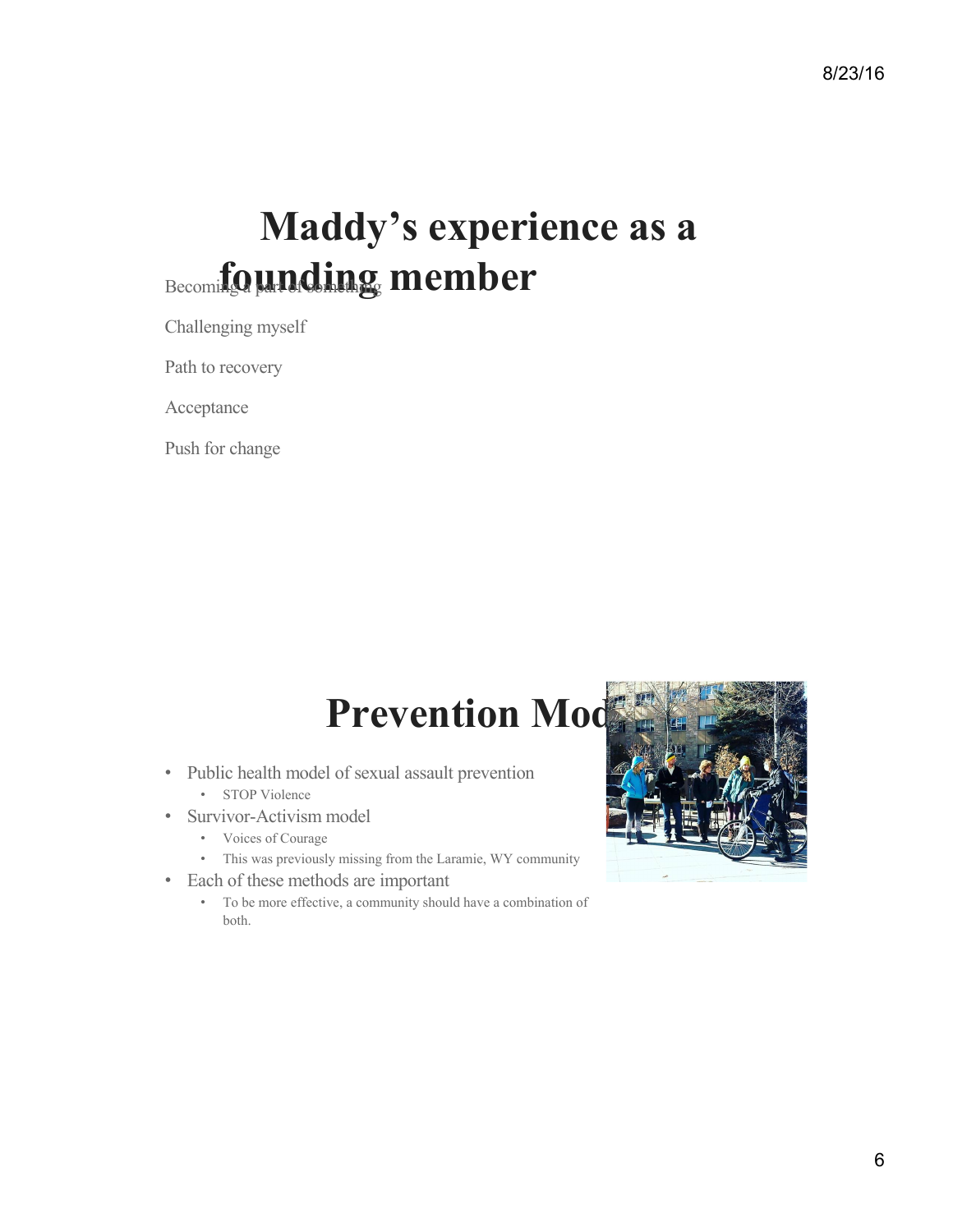#### **Voices of Courage Succession**

- Recognized by the university as a premier organization
- Attendance by students that care
- Money raised for STOP Violence Emergency Fund



## **Voices of Courage and Our Community**

Climate of Wyoming

- Forever West
- Fiercely Independent
- Bootstraps Ideology

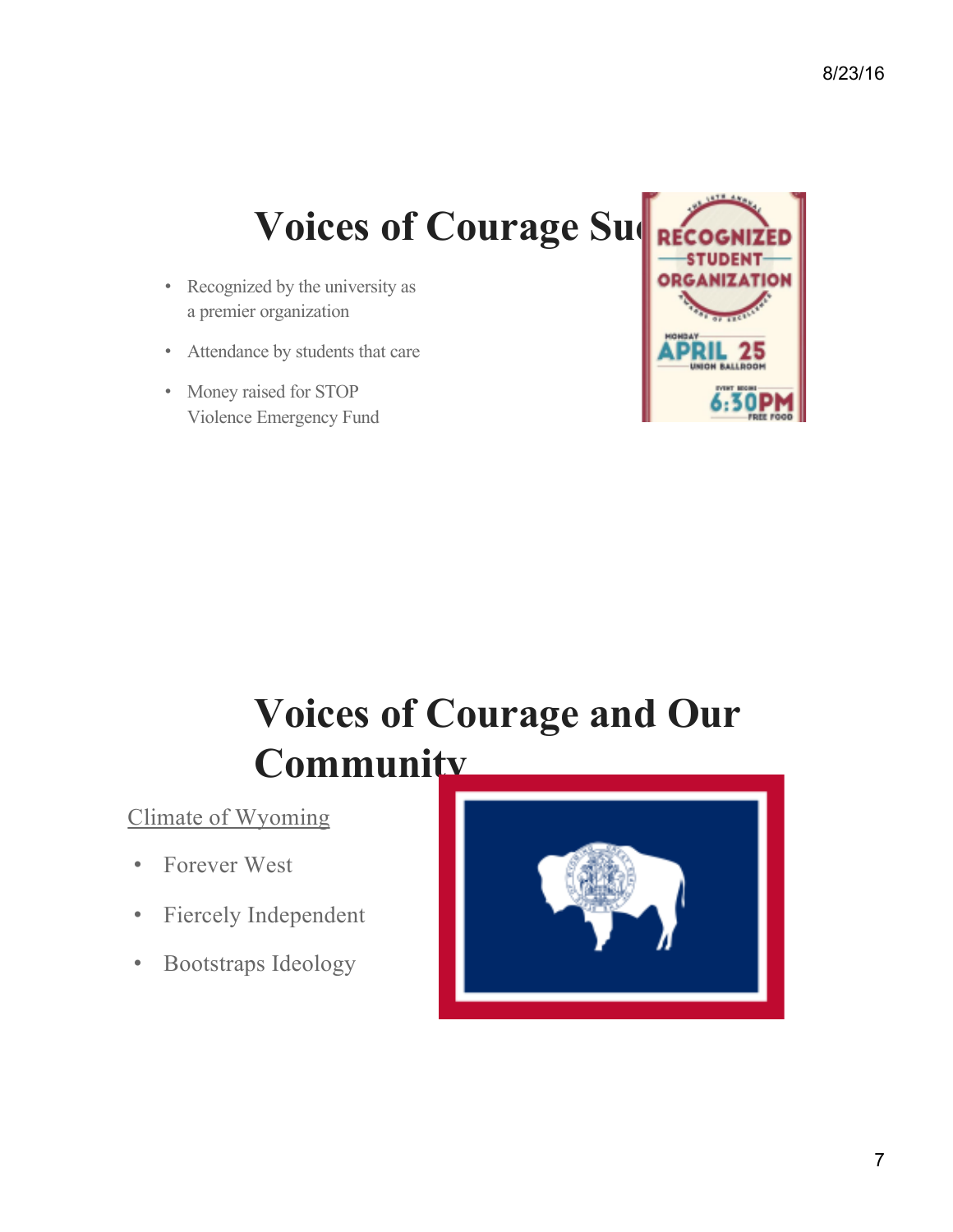## **Voices of Courage and Our**  Larami<sup>o</sup> Community (con't)

- College town
- Tight-knit community
	- Community support
- More progressive city





https://vimeo.com/166422464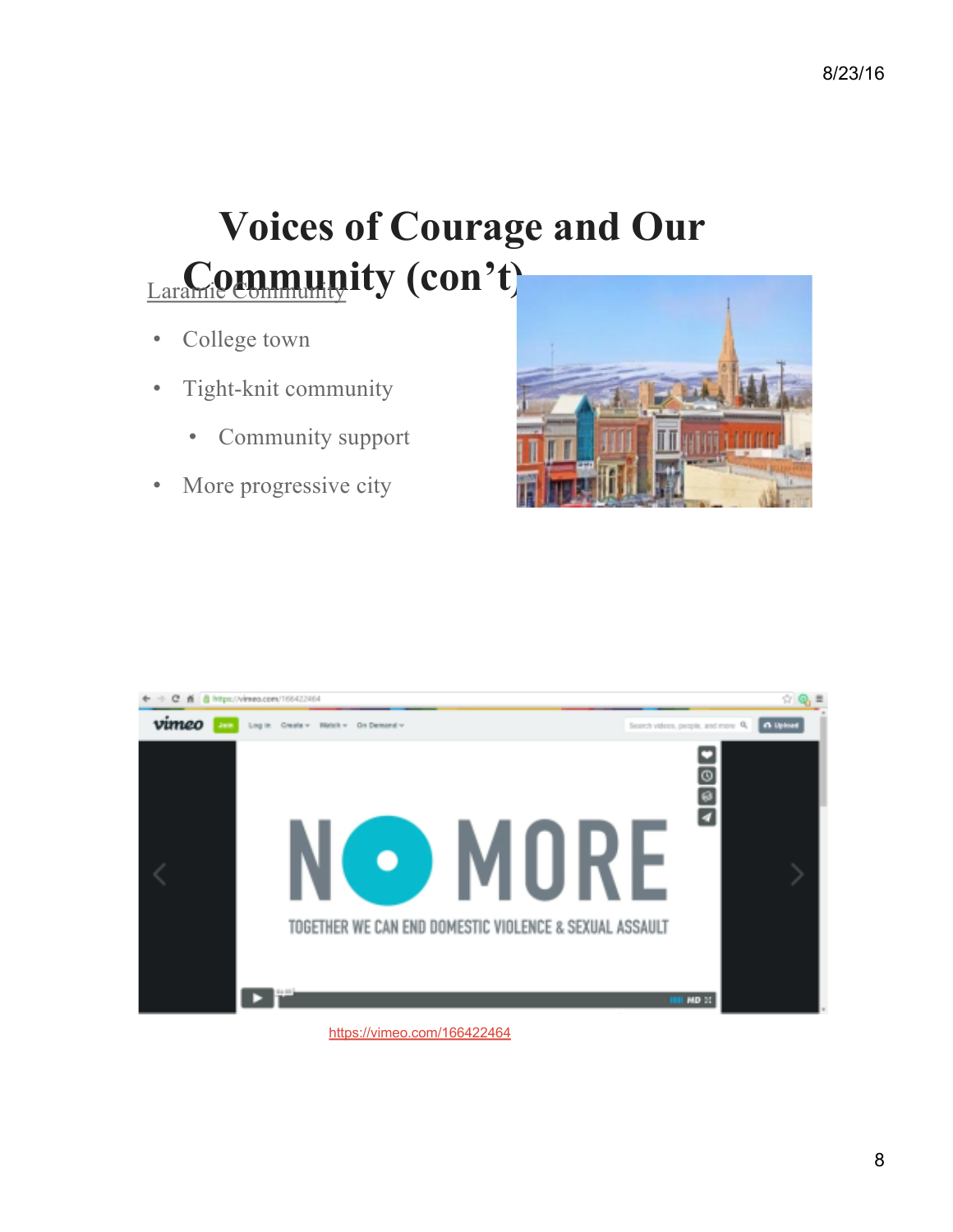#### **Dakota's experience as a**   $-$ **founding member**

- As a survivor, I found little justice. In meeting other survivors, I realized that few others found any degree of justice or support either. This motivated me to begin working to make a difference in our community in order to help survivors. I asked around in the Spring of 2015 and found that no such group existed for students.
- Voices of Courage has been both challenging and rewarding
- Difficulty aligning my passion and my duties as a student

### **What we learned this**

- Campus Resources **Year**
- Advertisment
- **Communication** 
	- Officer elections
- Planning events
	- Need to get group members on board for the same activities
	- Simplify events
- Leadership skills

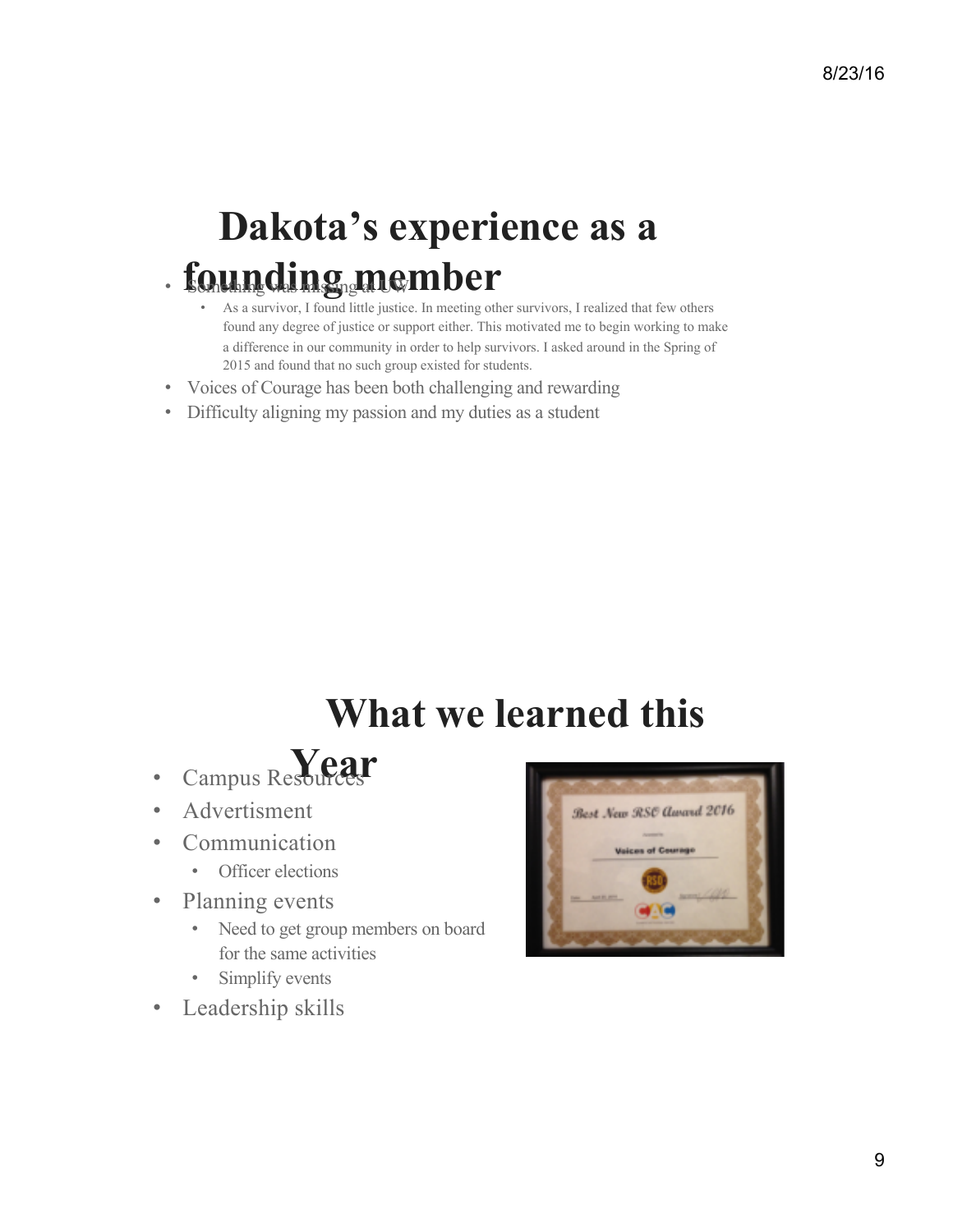#### **Leadership gained**

- NSAC Conference
- Lessons learned within the group
- Bystander Prevention training
- Build working relations with other groups Professional communication skills
- Being detailed oriented



#### **Future Plans**



- Gain new members  $\rightarrow$  Identify a goal + advisory committee
- Create stronger community involvement
	- Gain more support from other clubs and organizations on campus
	- Become more involved in the campus community decisions (i.e., student government and administrative decisions)
- Become a larger on-campus resource for people to utilize
	- Recruit more members from other clubs
- Group facilitator position is changing
	- Kendal is replacing Sarah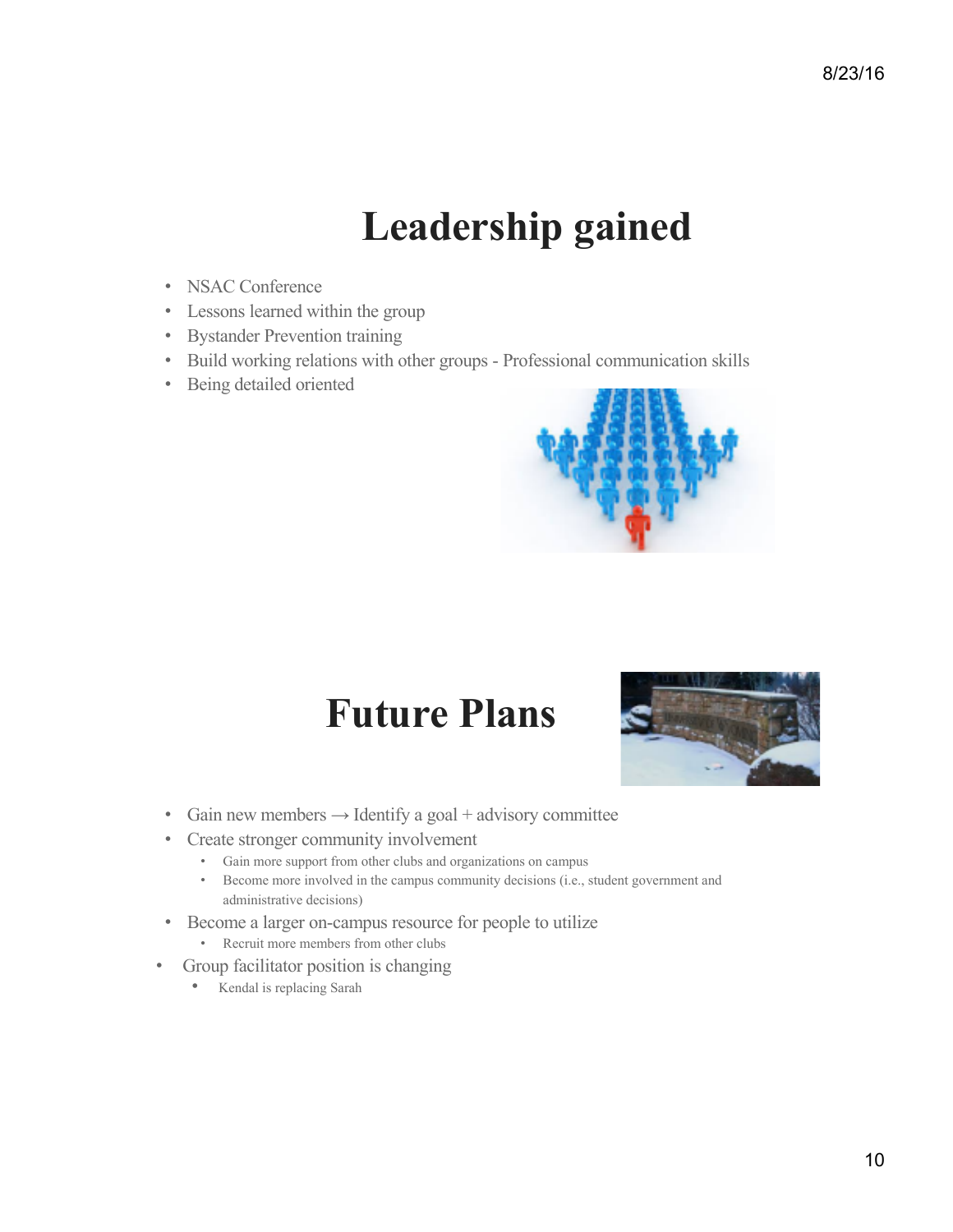#### **this year**

- Week of Action in October by "Its on Us"
- SAAM a week of events
- Talk to Greek life, athletics, and other organizations about prevention and bystander prevention training
- Reach out to other clubs and get more involved in other campus activities
- Do more within the Laramie community







#### **Follow us**





Like us on Facebook: Voices of Courage



Follow us on Instagram: @uwvoicesofcourage